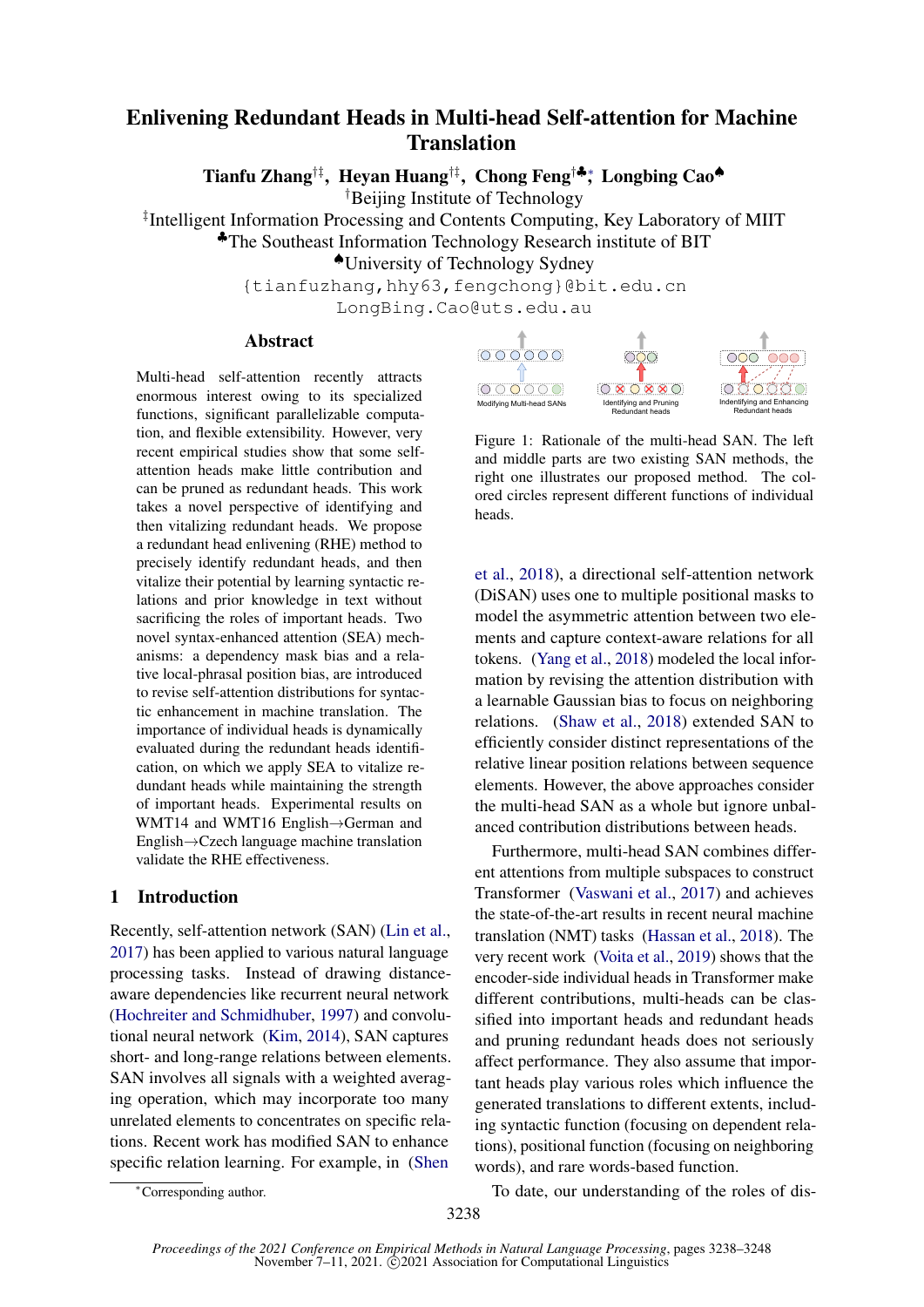tinct multi-heads is very limited, with no systematic analysis available of the roles of different heads. In this paper, we precisely identify redundant heads at the encoder-side of Transformer and demonstrate the potential of syntactically reactivating the redundant heads to improve the multi-head SAN performance. Fig. [1](#page-0-0) illustrates the different rationales of existing work against ours in multi-head SAN. The left part represents those approaches that directly enhance overall heads as a whole w.r.t. their designed functions but do not differentiate their roles. Such approaches may downplay the functions of important heads and the diversity of the multi-head mechanism. The middle part represents the methods that analyze contributions and functions of multi-head SAN and then prune the determined redundant heads but rely on those important heads only. As shown in the right part, this paper proposes a dynamic and unified strategy to identify redundant heads and then enliven them to fulfill their potential. By enlivening the redundant heads, our approach enhances the performance of redundant heads without sacrificing the essential functions of important heads. In addition, our method further increases the scale of important heads.

Specifically, we take NMT as an example to illustrate our method of identifying and reactivating the redundant heads in multi-head SAN. We firstly propose two novel Syntax-Enhanced Attention (SEA) mechanisms for machine translation: 1) the Dependency-Enhanced Attention to use a dependent matrix as mask to model the intensive attention between dependent elements and filter elements without direct dependent relations; and 2) Local-phrase-Enhanced Attention to incorporate a distinct and learnable relative local-phrasal position matrix as bias, which is transformed from a constituency tree under the rules of *local-phrase*. These syntax-enhanced attention mechanisms simulate the specific functions of important heads but differ from the existing self-attention improvement approaches. Compared to the dependency tree, there is distinct syntactic layer information for each word in the constituency tree, which is extracted to calculate the relative phrasal position to reflect syntactic relations between elements. To this end, we define a novel phrase type *local-phrase* to only extract syntactically related words as phrase by leveraging the constituency tree, regardless of sequence distance. Further, we propose a dynamic and lightweight Redundant Heads Enlivening (RHE) strategy for multi-head SAN to reactivate and enhance the roles of redundant heads. Lastly, a dynamic function gate is designed, which is transformed from the average of maximum attention weights to compare with syntactic attention weights and identify redundant heads which do not capture meaningful syntactic relations in the sequence.

We test the above design on three widelyused translation tasks WMT14 and WMT16 English→German and WMT16 English→Czech. Extensive analyses reveal that enlivening redundant heads in multi-head SAN beats improving overall heads, and the proposed syntax-enhanced attention mechanisms with dependency and local phrases further effectively improve the translation performance.

### 2 Related Work

One popular extension to the SAN is to revise attention distribution by static and dynamic biases. Different dimensions of biases have been considered, including directional relation [\(Shen et al.,](#page-8-3) [2018\)](#page-8-3) and localness [\(Sperber et al.,](#page-8-9) [2018;](#page-8-9) [Zhang](#page-9-0) [et al.,](#page-9-0) [2018a;](#page-9-0) [Yang et al.,](#page-8-4) [2018\)](#page-8-4). [\(Shen et al.,](#page-8-3) [2018\)](#page-8-3) improves SAN with directional masks and multidimensional features by explicitly revising attention distribution. In this paper, we focus on the explicit syntactic biases by proposing dependencyenhanced attention and local-phrase-enhanced attention. Several papers show that explicitly modeling dependency [\(Bastings et al.,](#page-8-10) [2017;](#page-8-10) [Nadejde](#page-8-11) [et al.,](#page-8-11) [2017\)](#page-8-11) or phrase [\(Wang et al.,](#page-8-12) [2017;](#page-8-12) [Huang](#page-8-13) [et al.,](#page-8-13) [2018;](#page-8-13) [Zhang et al.,](#page-9-1) [2018b,](#page-9-1) [2020\)](#page-9-2) is useful for tasks such as NMT. Related to our work, [\(Strubell](#page-8-14) [et al.,](#page-8-14) [2018\)](#page-8-14) and [\(Hao et al.,](#page-8-15) [2019\)](#page-8-15) also modify parts of self-attention heads with syntactic information. However, they randomly assign heads instead of analysing the importance and function of each head in advance. [\(Sperber et al.,](#page-8-9) [2018\)](#page-8-9) restricts SAN with the neighboring elements and performs better for longer sequences in acoustic modeling and natural language inference tasks. [\(Yang et al.,](#page-8-4) [2018\)](#page-8-4) leverages Gaussian bias predicted by the query vector to dynamically model the localness for SAN.

Other work analyzes the attention weights of different NMT models [\(Ghader and Monz,](#page-8-16) [2017;](#page-8-16) [Voita et al.,](#page-8-17) [2018;](#page-8-17) [Tang et al.,](#page-8-18) [2018;](#page-8-18) [Raganato and](#page-8-19) [Tiedemann,](#page-8-19) [2018\)](#page-8-19). [\(Voita et al.,](#page-8-8) [2019\)](#page-8-8) considers how different heads correspond to specific relations and proves that redundant heads can be pruned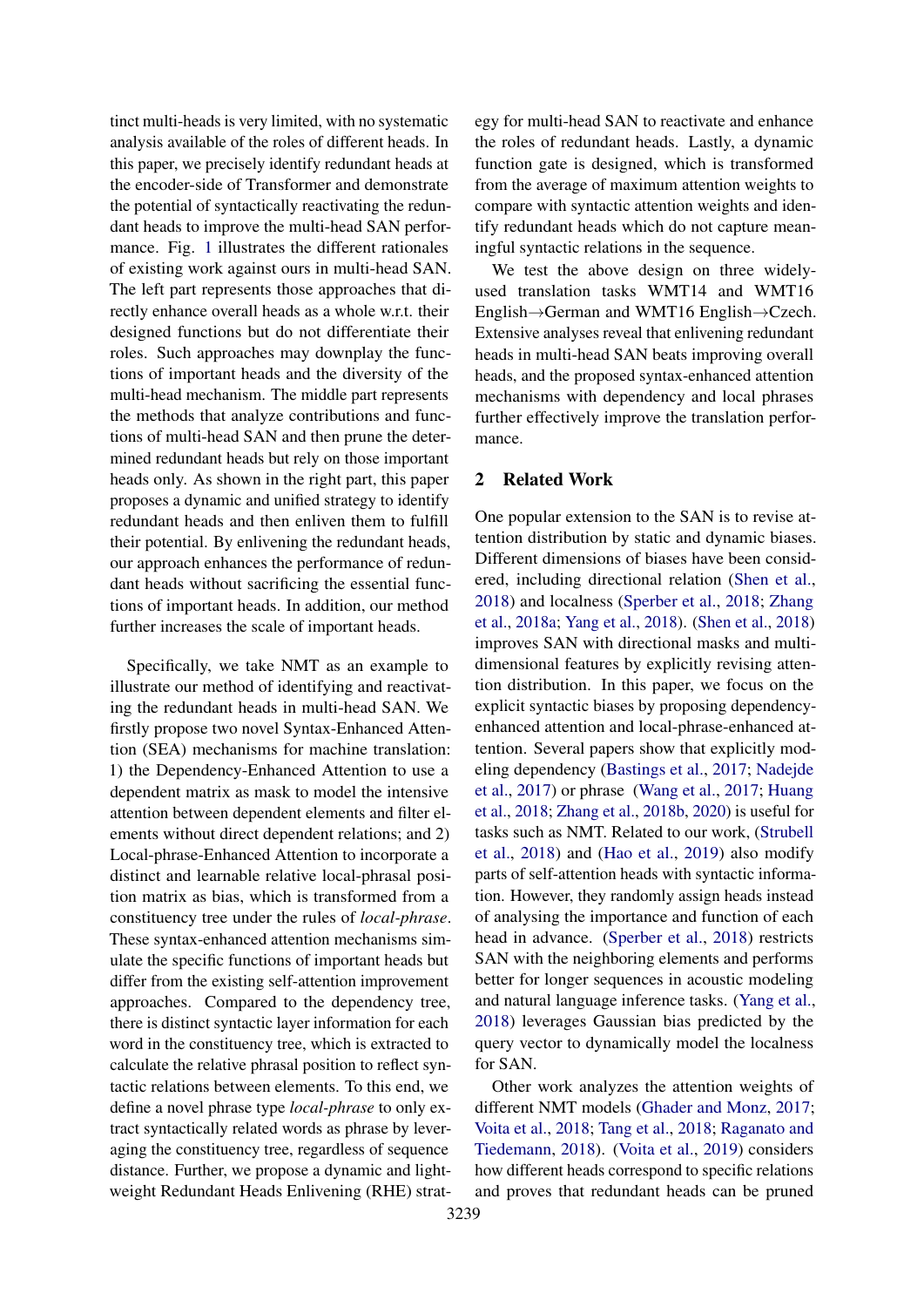without greatly decreasing translation performance. However, they disregard the full potential of redundant heads as in our SEA. [\(Li et al.,](#page-8-20) [2018\)](#page-8-20) realizes the diversity of multiple attention heads and introduces a disagreement regularization to explicitly encourage the diversity. Nevertheless, they do not realize that only partial individual heads are redundant, which is a prerequisite for optimizing multi-head diversity.

In summary, while some of the related work recognizes the approach of revising attention distribution with bias, our work represents the first to propose a complement and precise strategy to analyze individual heads, identify redundant heads and then enliven them with syntactic bias.

#### 3 Background

#### 3.0.1 Multi-head Self-attention

Multi-head SAN [\(Vaswani et al.,](#page-8-6) [2017;](#page-8-6) [Shaw et al.,](#page-8-5) [2018;](#page-8-5) [Shen et al.,](#page-8-3) [2018;](#page-8-3) [Yang et al.,](#page-8-4) [2018\)](#page-8-4) projects the input sequence to multiple subspaces  $(h$  attention heads), applies the scaled dot-product attention to the hidden states in each head, and then concatenates the output. For each self-attention head head<sub>i</sub>  $(1 \leq i \leq h)$  in the multi-head SAN for NMT, given an input sequence  $\mathbf{x} = {\mathbf{x}_1, ..., \mathbf{x}_n}$ , each hidden state in the l-layer is constructed by attending to the states in the  $(l - 1)$ -th layer. Specifically, the hidden states of  $(l - 1)$ -th layer  $H^{l-1} \in \mathbb{R}^{n \times d_h}$  are firstly transformed into the queries  $\mathbf{Q} \in \mathbb{R}^{n \times d_h}$ , the keys  $\mathbf{K} \in \mathbb{R}^{n \times d_h}$ , and the values  $V \in \mathbb{R}^{n \times d_h}$  with three separate weight matrices, where  $d_h$  represents the dimensionality of each head.

The hidden state  $H_i$  of the *l*-th layer is calculated as:

$$
\mathbf{H}_{i}^{l} = \sum_{j=1}^{n} Att(\mathbf{Q}_{i}, \mathbf{K}_{j})(\mathbf{V}_{j}\mathbf{W}^{V})
$$
 (1)

where  $Att(\cdot)$  is a scaled dot-product attention model, defined as:

<span id="page-2-0"></span>
$$
Att(\mathbf{Q}_i, \mathbf{K}_j) = softmax\left(\frac{(\mathbf{x}_i \mathbf{W}^Q)(\mathbf{x}_j \mathbf{W}^K)^T}{\sqrt{d_k}}\right)
$$
\n(2)

where  $\sqrt{d_k}$  is the scaling factor with d being the dimensionality of layer states.

### 3.0.2 Multi-head Analysis

In [\(Voita et al.,](#page-8-8) [2019\)](#page-8-8), a "confidence" scalar  $h_{conf}$ is calculated as the average of maximum attention weights of all  $n$  source tokens in one head:

<span id="page-2-2"></span>
$$
\boldsymbol{h}_{conf} = \frac{1}{n} \sum_{i=1}^{n} Max\left( Att(\mathbf{Q}_i, \mathbf{K}_j)\right) \tag{3}
$$

 $Max\left(Att(\mathbf{Q}_i, \mathbf{K}_j)\right)$  represents the maximum attention weight to  $x_i$  among all source tokens  $x_i$  in the sequence. Further, a fixed gate value  $f_{gate}$  (0 <  $f_{\text{gate}} \leq 1$ ) is given that judges a head as important if  $h_{conf} > f_{gate}$  for all training examples and epochs. In addition, three head functions are identified according to the frequency of maximum attention weight assigned to a specific position: syntactic function, positional function, and rare words function.

### 4 The RHE Design

Fig. [2](#page-3-0) shows the architecture of our proposed redundant heads enlivening (RHE) approach to identify redundant heads and then enliven them by revising self-attention distributions with a syntactic bias. RHE takes full advantage of the multi-head SAN by capturing both dependent and distinct phrasal relations. First, two Syntax-Enhanced Attention (SEA) mechanisms: Dependency Enhanced Attention (DEA) and Local-phrase Enhanced Attention (LPEA), are proposed. DEA disables the attention between elements without dependencies by leveraging the dependency mask, and LPEA precisely regulates the self-attention distribution by a distinct and learnable *local-phrase* bias. The bias represents relative local-phrasal position transformed from a constituency tree. LPEA precisely captures both short- and long-term syntactic relations. Second, the Redundant Head Identification module dynamically determines the importance and function of each head during the training process per the average sum of *syntactic attention weights*. Lastly, the self-attention of redundant heads is replaced by SEA to enliven their full potential and roles.

#### 4.1 SEA: Syntax-Enhanced Attention

#### 4.1.1 DEA: Dependency-Enhanced Attention

DEA is a syntactic extension of standard selfattention. DEA focuses on the internal dependency between elements. We place a dependency mask bias  $d$  to the logit similarity in Eq.  $(2)$ :

<span id="page-2-1"></span>
$$
Att(\mathbf{Q}_i, \mathbf{K}_j) =\nsoftmax\left(\frac{(\mathbf{x}_i \mathbf{W^Q})(\mathbf{x}_j \mathbf{W^K})^T}{\sqrt{d_k}} + \mathbf{D}_{i,j} \mathbf{1}\right)
$$
(4)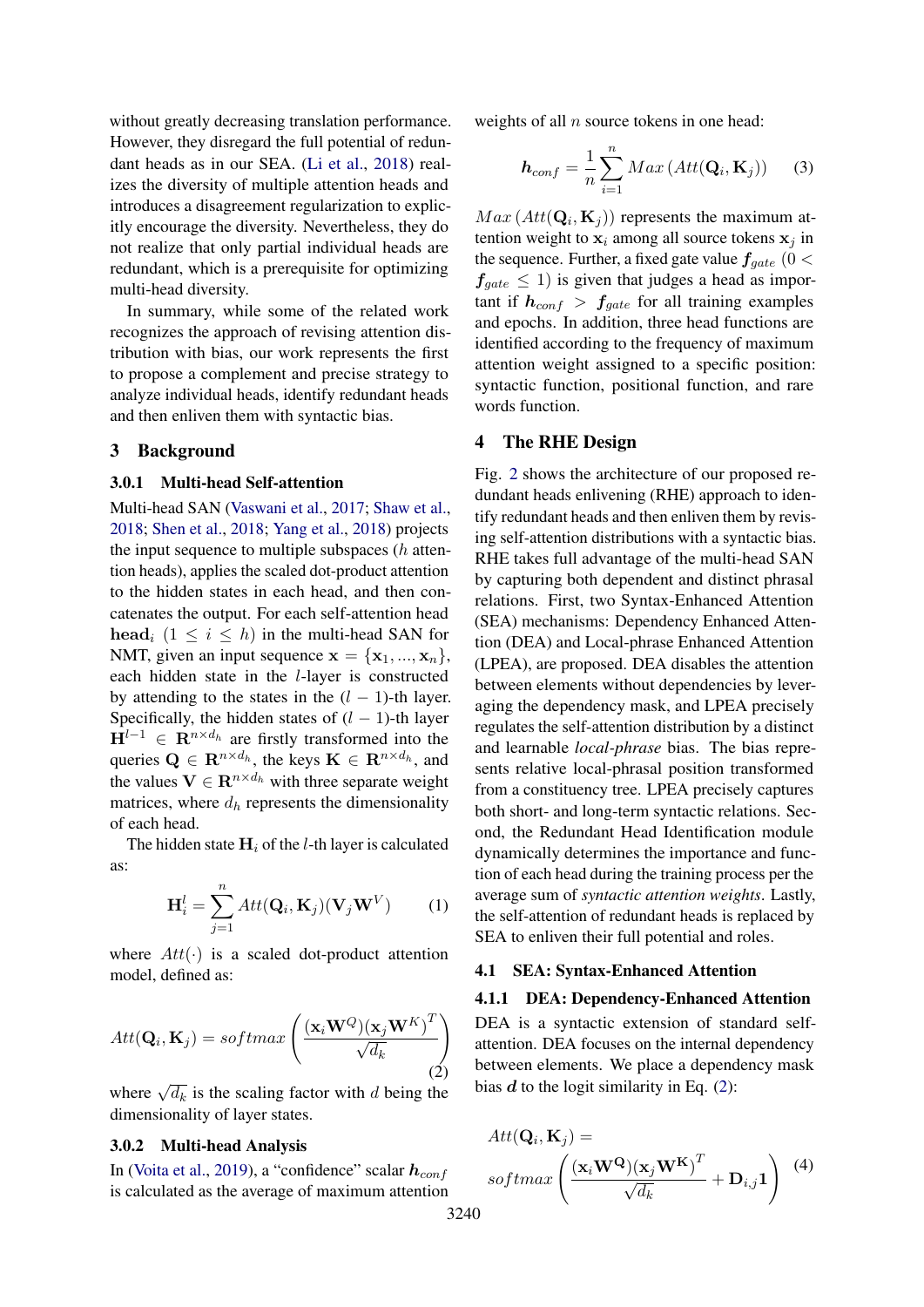<span id="page-3-0"></span>

**Source Word Embedding**

Figure 2: The architecture of our Redundant Head Enlivening model. The darker colored blocks in individual heads represent higher attention weights of the current element.

Given a dependency mask  $\mathbf{D} \in \{0, -\infty\}^{n \times n}$ , we set the bias d to a constant vector  $D_{i,j}1$  in Eq. [\(4\)](#page-2-1), where 1 is an all-one vector. Note that, due to the exponential operation in the softmax function, adding the alignment score with a bias  $d \in \{0, -\infty\}^{n \times n}$  approximates to multiplying the attention distribution by a weight  $\in$  [1, 0).

<span id="page-3-1"></span>To encode the dependency information into this mask, we define the value of  $D_{i,j}$  according to head-dependent relations  $Dep(x_i, x_j)$  between elements  $x_i$  and  $x_j$ :

$$
\mathbf{D}_{i,j} = \begin{cases} 0, & \mathbf{x}_i, \mathbf{x}_j \text{ in } Dep(\mathbf{x}_i, \mathbf{x}_j) \text{ or } i = j \\ -\infty, & \mathbf{x}_i, \mathbf{x}_j \text{ not in } Dep(\mathbf{x}_i, \mathbf{x}_j) \end{cases}
$$
(5)

In fact, Eq. [\(5\)](#page-3-1) shows that we ignore the relations between independent word pairs  $(x_i, x_j)$  by set  $D_{i,j} = -\infty$ ; meanwhile, the attention weights are more concentrated on dependent word pairs. By assuming each dependent relation to be equally important, we do not assign different biases for different dependency word pairs by set  $D_{i,j} = 0$ . This enhances the ability of self-attention to capture dependent relations.

## 4.1.2 LPEA: Local-phrase-Enhanced Attention

LPEA includes a distinct and learnable syntactic bias to revise the attention weights. A local-phrase bias p represents relative phrasal position information between  $\mathbf{x}_i$  and  $\mathbf{x}_j$  ( $\mathbf{x}_i \in local\_phrase(\mathbf{x}_i)$ ). Meanwhile, it masks the attention between words not in  $local\_phrase(\mathbf{x}_i)$ . Similar to DEA, we modify Eq. [\(2\)](#page-2-0) as:

<span id="page-3-2"></span>
$$
Att(\mathbf{Q}_i, \mathbf{K}_j) =\nsoftmax\left(\frac{(\mathbf{x}_i \mathbf{W^Q})(\mathbf{x}_j \mathbf{W^K})^T}{\sqrt{d_k}} + \mathbf{P}_{i,j}\right)
$$
 (6)

We further introduce the concept of *local-phrase* obtained from the constituency tree in terms of two rules, different from general phrases which mostly consist of neighboring words. A local-phrase contains syntactically related words regardless of sequence distance, hence local-phrase carries the distinct and hierarchical syntactic relations between elements.

- Rule 1: Given a constituency tree with  $m$ layers, the word  $x_i$  and its ancestor node sequence  $ast = (ast_{layer(\mathbf{x}_i)-1}, ..., ast_0),$ we assume that its  $local\_phrase(\mathbf{x}_i)$  contains words which belong to the lowest multi-descendant ancestor  $ast_{layer(\mathbf{x}_i)-m}$  $(0 \leq m \leq layer(\mathbf{x}_i)).$
- Rule 2: If word  $x_i \in$  $local\_phrase(\mathbf{x}_i)$   $(j < i)$  according to Rule 1, we assume that word  $\mathbf{x}_i \in local\_phrase(\mathbf{x}_i).$

To obtain the local-phrase bias  $p$ , we firstly extract a relative phrasal position matrix RP from the constituency tree.

As Fig[.3](#page-4-0) shows, first, given a matrix of  $\mathbf{RP} \in \mathbb{R}$  $\mathbf{R}^{n \times n}$ , where each element represents the relative syntactic distance between words  $x_i$  and  $x_j$ . Then, for words  $x_i$  and  $x_j$  not in the same local-phrase (e.g. *"Sharon"* and *"talk"*), we set the relative position as  $\infty$  (3<sup>th</sup> row, 6<sup>th</sup> column). Finally, for words which in a local-phrase, such as "held" and "talk", we calculate the relative phrasal position distance according to their relative phrase layer  $(Layer_3 - Layer_4 = -1)$  and set the  $\mathbb{RP}_{2,4} = 1$ . Accordingly, we obtain the matrix RP.

As the RP matrix cannot be directly encoded in attention distribution, inspired by [\(Shaw et al.,](#page-8-5)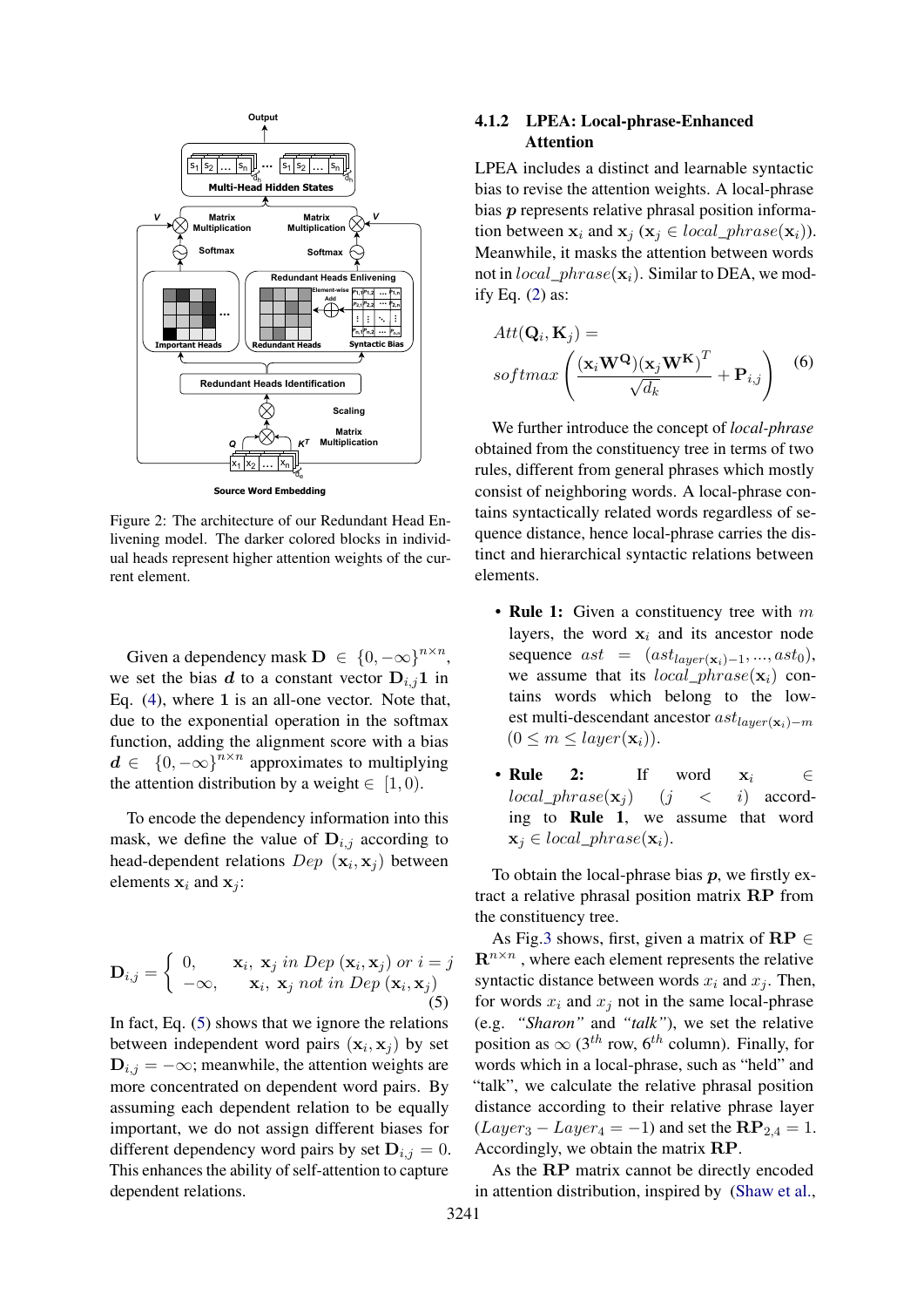[2018\)](#page-8-5), We use a group of vectors to represent the relative phrasal position between words in RP.

Considering that the precise relative phrasal position information beyond a certain distance is not useful, the maximum relative phrasal position is clipped to a maximum absolute value of  $k$ . Therefore, we consider  $2k + 1$  unique edge labels for relative phrasal position vectors and transform the integral matrix RP into the corresponding vector matrix  $\mathbf{M} \in \mathbf{R}^{n \times n \times d_h}$ , where:

$$
\mathbf{M}_{ij} = \mathbf{w}_{clip(j-i,k)} \tag{7}
$$
  

$$
clip(x, k) = max(-k, min(k, x)) \tag{7}
$$

Then, we learn the relative phrasal position representations  $\mathbf{w} = (\mathbf{w}_{-k}, ..., \mathbf{w}_k)$ , where  $\mathbf{w}_i \in \mathbf{R}^{d_h}$ . After obtaining the matrix M, we apply a feedforward network to transform the relative localphrasal position vector  $M_{ij}$  to a relative localphrasal position hidden state. It is further mapped to a negative scalar  $P_{ij}$  of local-phrase bias matrix  $\boldsymbol{p}$  by a linear projection  $U_{\mathbf{P}} \in \mathbf{R}^{d_h \times 1}$ , namely:

$$
\mathbf{P} = -|\tanh(\mathbf{W}_P \mathbf{M} + \mathbf{b}_P)\mathbf{U}_P|
$$
 (8)

 $W_P \in \mathbf{R}^{d_h \times d_h}$  and  $b_P \in \mathbf{R}^{d_h}$  are model parameters. Fig. [3](#page-4-0) shows the process of extracting relative local-phrase bias p from the constituency tree.

<span id="page-4-0"></span>

Figure 3: The process of extracting relative phrasal position bias.

## 4.2 Incorporating SEA into Multi-head Self-attention

## 4.2.1 Redundant Head Identification

We enhance the syntactic function of self-attention heads by dynamically identifying the redundant heads that lack the ability of capturing both shortand long-term syntactic relations to enhance these heads by incorporating SEA. We firstly apply the dependency mask  $Dep\_mask$  to the attention weight matrix to obtain the corresponding syntactic attention weights which reflect short- and long-term syntactic relations. Then, we sum the syntactic attention weights for each  $x_i$  among all syntax-related source tokens  $x_i$  in the sequence. Finally, we calculate the average of syntactic attention weight scalar  $Syn_{attn}$  as follows:

$$
Syn_{attn} = \frac{1}{n} \sum_{i=1}^{n} \sum_{j=1}^{n} Dep\_mask\left(Att(\mathbf{Q}_i, \mathbf{K}_j)\right)
$$
\n(9)

We propose a function gating criteria: when the average of syntactic attention weights is higher than the average of maximum attention weights, the head is regarded as important and contains syntactic functions. Different from the work in [\(Voita](#page-8-8) [et al.,](#page-8-8) [2019\)](#page-8-8) which simply uses a fixed gate value to measure the importance of individual head for all training examples and epochs, our method dynamically identifies individual heads for each sentence during the training process. We compare syntactic attention weights  $Syn_{attn}$  with dynamic and learnable syntactic gate  $Syn_{gate}$  transformed from head confidence  $h_{conf}$  in Eq. [\(3\)](#page-2-2) by sigmoid activation functions, i.e.,  $Syn_{\text{gate}} = sigmoid(\mathbf{h}_{\text{conf}})$ to determine the head function. If  $Syn_{attn}$  is lower than  $Syn_{\text{gate}}$ , we treat the corresponding head as redundant.

$$
\boldsymbol{h}_{label} = \begin{cases} 1, & Sym_{attn} > Sym_{gate} \\ 0, & \text{other} \end{cases} \tag{10}
$$

 $h_{label}$  represents whether a head is important  $(h_{label} = 1)$  or redundant  $(h_{label} = 0)$ . Another aspect of additional reason for comparing with the head confidence is that some

### 4.2.2 Enlivening Redundant Heads

After differing redundant heads from those important ones in the multi-head self-attention, we further enliven the redundant heads with a syntactic bias per Eq. [\(4\)](#page-2-1) or Eq. [\(6\)](#page-3-2) without interfering with the important head functions. [\(Voita et al.,](#page-8-8) [2019\)](#page-8-8) shows that redundant heads are mostly distributed in the lower encoder layers, meanwhile [\(Hao et al.,](#page-8-15) [2019;](#page-8-15) [Yang et al.,](#page-8-4) [2018\)](#page-8-4) shows that the bottom layer in the encoder, which directly takes word embedding as input, benefits more from modeling local relations. We evaluate the performance of applying our method on the low- and high-level encoder layers in the next section, and obtain the best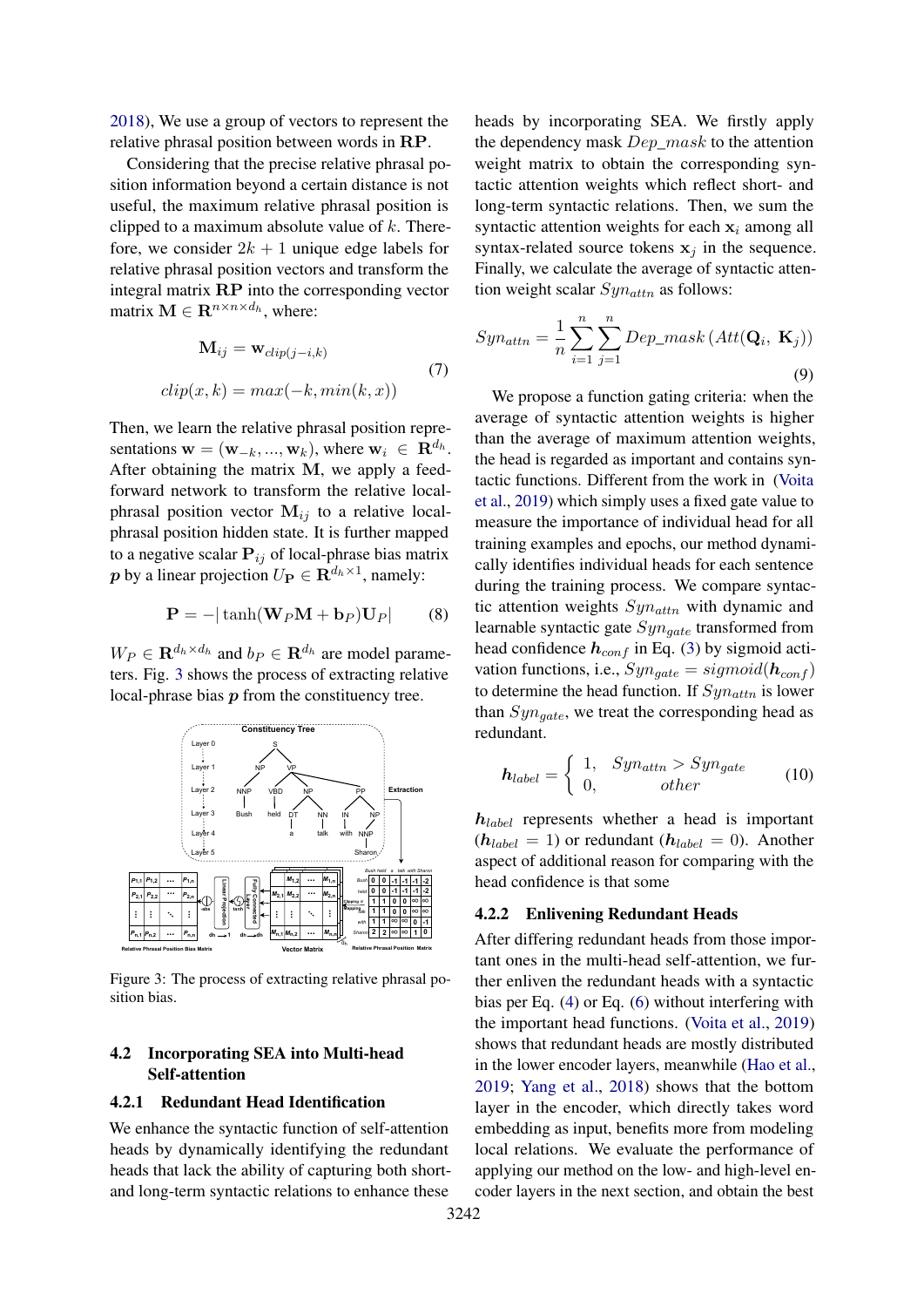performance when applying on the first encoder layer.

## 5 Experiments

## 5.1 Settings

We carry out experiments on the English→German  $(En \rightarrow De)$  and English $\rightarrow C$ zech  $(En \rightarrow Cs)$  language translation. For En→De, the classic WMT14 data consists of 4.5M sentence pairs (newstest2013 and newstest2014 as development set and test set), and the WMT16 News Commentary v11 data consists of 0.22M sentence pairs (newstest2015 and newstest2016 as development and test sets). For En→Cs, the WMT16 News Commentary v11 data data consists of approximately 0.18M sentence pairs (newstest2015 and newstest2016 as development set and test set). We evaluate our approach in terms of different languages and data sizes. We use the Berkeley Neural Parser (?) to generate constituency trees for English, and an open-source tool spa $Cy<sup>1</sup>$  $Cy<sup>1</sup>$  $Cy<sup>1</sup>$  to parse dependency trees for English. Besides, we make statistical significance test with the method in [\(Collins et al.,](#page-8-21) [2005\)](#page-8-21). The byte-pair encoding (BPE) toolkit<sup>[2](#page-5-1)</sup> [\(Sennrich et al.,](#page-8-22) [2016\)](#page-8-22) is used with 32K merge operations. The 4-gram NIST BLEU score [\(Papineni et al.,](#page-8-23) [2002\)](#page-8-23) is used as the evaluation metric. We implement the proposed RHE and all the baselines on top of Transformer model [\(Vaswani et al.,](#page-8-6) [2017\)](#page-8-6) by using open-source toolkit OpenNMT [\(Klein et al.,](#page-8-24) [2017\)](#page-8-24). Please refer to the Appendix for more details of dataset and parameter setting .

## 5.2 RHE for NMT Results

Table [1](#page-6-0) shows the ablation study results of the Transformer enabled by the two proposed SEA mechanisms DEA and LPEA and the RHE approach.

First, the Rows of "+DEA" and "+LPE" represent the models with all heads of the first encoder layer, including original important heads, are replaced by the syntax-enhanced attention networks DEA and LPEA respectively. Second, the RHE approach (containing the Rows of "+DEA+RHE" and "+LPEA+RHE" ) significantly lifts both DEA and LPEA mechanisms across all small and large language pairs. This tests the effectiveness of identifying and modifying redundant heads without interfering important head functions. RHE lifts

The upper part of Table [1](#page-6-0) shows the results of Transformer enabled by two SAN enhancement strategies: the relative position encoding method (Rel\_Pos) [\(Shaw et al.,](#page-8-5) [2018\)](#page-8-5) which considers the relative position between sequence elements, and the modeling localness (Localness) [\(Yang](#page-8-4) [et al.,](#page-8-4) [2018\)](#page-8-4) method which enhances the ability of capturing local context for self-attention with a learnable Gaussian bias. While both Rel\_Pos and Localness make improvement over Transformer owing to their strategies of enhancing SAN, our DEA, DEA+RHE, LPEA and LPEA+RHEenabled Transformers substantially and consistently beat the standard Transformer and both Rel\_Pos and Localness-enhanced Transformers. For example, our DEA+RHE on Transformer outperforms Rel\_Pos by over 0.49 BLEU points on En $\rightarrow$ De (WMT16), 0.29 BLEU points on En $\rightarrow$ De (WMT14), and 0.36 BLUE points on  $En \rightarrow Cs$ (WMT16). This is owing to the SEA and RHE design of assigning a distinct syntactic bias for each word and modeling both short- and long-term syntactic relations.

## 5.3 RHE Mechanism Analysis

Here, we analyze the RHE generalizability, the impact of different factors, and the visualization of multi-head attention matrices. Owing to space limitation, we only report the testing results on the En→De (WMT16) set, and explore the influence caused by syntax parsing quality and applied encoder layers in Appendix.

## 5.3.1 The RHE Applicability

Table [2](#page-6-1) shows that RHE lifts Rel\_Pos and Localness by +0.28 and +0.20 BLEU point respectively. This proves (1) RHE is general and can enhance other multi-head SAN; and (2) the necessity of preserving important heads while improving multi-head self-attention mechanisms. By pruning redundant heads, the experiment also shows that RHE can precisely identify redundant heads and the RHE-enabled Transformer only drops 0.1 BLEU point after pruning the identified redundant heads, meanwhile the training speed improves slightly.

<span id="page-5-0"></span><sup>1</sup> https://spacy.io

<span id="page-5-1"></span><sup>2</sup> https://github.com/rsennrich/subword-nmt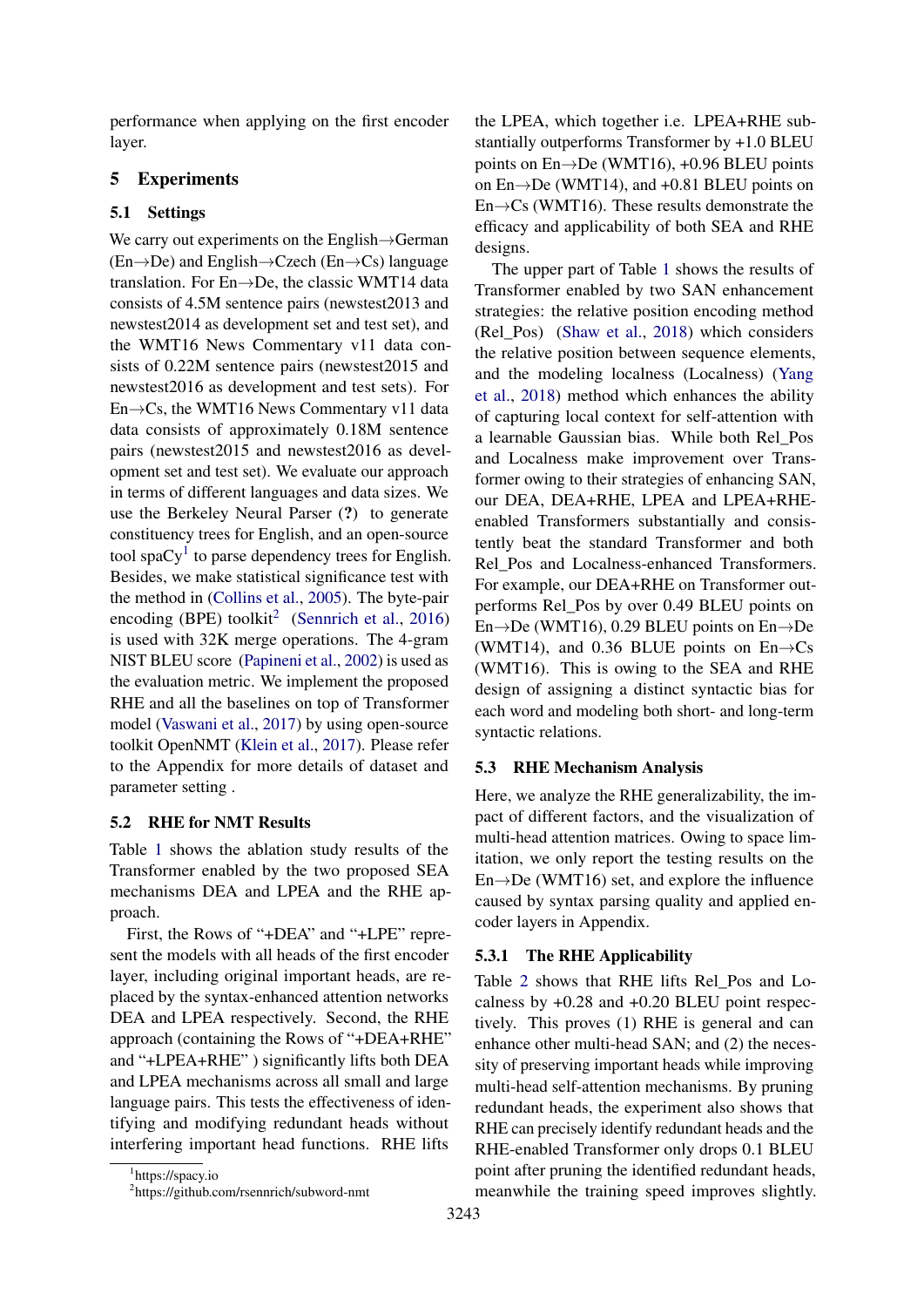<span id="page-6-0"></span>

| Architecture       |        | $En \rightarrow De$ (WMT16)<br>$En \rightarrow De$ (WMT14) |        |                    | $En \rightarrow Cs$ (WMT16) |                     |
|--------------------|--------|------------------------------------------------------------|--------|--------------------|-----------------------------|---------------------|
|                    | #Para  | <b>BLEU</b>                                                | #Para  | <b>BLEU</b>        | #Para                       | <b>BLEU</b>         |
| <b>Transformer</b> | 71.82M | 25.28                                                      | 88.00M | 27.31              | 70.02M                      | 15.46               |
| + Rel Pos          | 71.85M | 25.49                                                      | 88.10M | 27.53              | 70.05M                      | 15.60               |
| + Localness        | 71.84M | 25.53                                                      | 88.80M | 27.61              | 70.04M                      | 15.65               |
| $+$ DEA            | 71.82M | 25.75                                                      | 88.10M | $27.71^{\dagger}$  | 70.02M                      | $15.84^{\text{T}}$  |
| $+$ DEA $+$ RHE    | 71.82M | $25.98^{\text{\text{m}}}$                                  | 88.10M | $27.82^{\dagger}$  | 70.02M                      | $15.96^{\text{+}}$  |
| $+ LPEA$           | 71.82M | $25.90^{\text{\text{m}}}$                                  | 88.10M | $27.96^{\dagger}$  | 70.02M                      | $15.97^{\text{ft}}$ |
| $+$ LPEA $+$ RHE   | 71.82M | $26.28^{\text{p}}$                                         | 88.10M | $28.27^{\text{p}}$ | 70.02M                      | $16.27^{\text{p}}$  |

Table 1: Test results of SEA and RHE against baseline SAN-enhanced Transformer for NMT on WMT16 and WMT14 En→De, and WMT16 En→Cs. "# Para" denotes the trainable parameter size of each model (M = million). Symbols " $\uparrow$  / $\uparrow$ " refer to the improvement significance level over the self-attention baseline ( $p < 0.05/0.01$ ) tested by bootstrap resampling.

This shows the importance of precisely identifying redundant heads, and only by then pruning redundant heads would trivially affect the learning performance as shown in [\(Voita et al.,](#page-8-8) [2019\)](#page-8-8).

<span id="page-6-1"></span>

| <b>Systems</b> | <b>Speed</b> | <b>BLEU</b> |         |
|----------------|--------------|-------------|---------|
| Transformer    | 1.21         | 25.28       |         |
| +RHE (Prune)   | 1.23         | 25.18       | $-0.10$ |
| Rel Pos        | 1.17         | 25.49       | $+0.21$ |
| $+RHE$         | 1.17         | 25.77       | $+0.49$ |
| Localness      | 1.18         | 25.53       | $+0.25$ |
| $+RHE$         | 1.17         | 25.73       | $+0.45$ |

Table 2: Impact of RHE on two multi-head SAN methods Rel\_Pos and Localness and pruning redundant heads. "Speed" denotes the training speed (steps/second).

<span id="page-6-2"></span>

Figure 4: Comparison between fixed syntactic function gate values and dynamic syntactic function gate (the red line), and the black dashed line represents the baseline.

### 5.3.2 Selection of Multi-head Function Gate

Two strategies can be used to select the multi-head function gate: one is a fixed gate by a constant number throughout the whole training process; the other

is a dynamic gate transformed from the average of maximum attention weight  $c$  of an individual head, which provides a flexible criteria to determine the head function.

Fig. [4](#page-6-2) shows the comparison between multiple fixed gate values and the dynamic gate. We adjust the value of the fixed gate in a range  $(0.1, 0.5)^3$  $(0.1, 0.5)^3$ .

The results show that the dynamic gate strategy significantly outperforms all fixed gate values. The performance becomes unstable when the fixed gate value increases. Self-attention heads develop their ability to capture syntactic relations during the training epochs; accordingly, the average syntactic attention weights  $Syn_{attn}$  increase gradually. Low fixed gate value reduces the recall of RHE because  $Syn_{attn}$  goes high in later epochs; high fixed gate value reduces the accuracy of RHE as all important heads and redundant heads receive small  $Syn_{attn}$ in the initial epochs. Hence, the high fixed gate might mistakenly treat a high portion of heads as redundant.

## 5.3.3 Effect of Maximum Relative Local-Phrasal Position

Compared to the dependency tree, the constituency tree characterizes the distinct relative phrasal position for each word, which enriches the syntactic relations between elements. We thus evaluate the effect of varying the clipping distance  $k$  of the maximum absolute relative local-phrasal position. The results in Table [3](#page-7-0) show that the performance increases with the increase of  $k$  from 0 to 6, while

<span id="page-6-3"></span><sup>&</sup>lt;sup>3</sup>Once the average of syntactic attention weights satisfies  $Syn_{attn} > 0.5$ , it is higher than the average non-syntactic attention weights, hence we assume that the head is functional.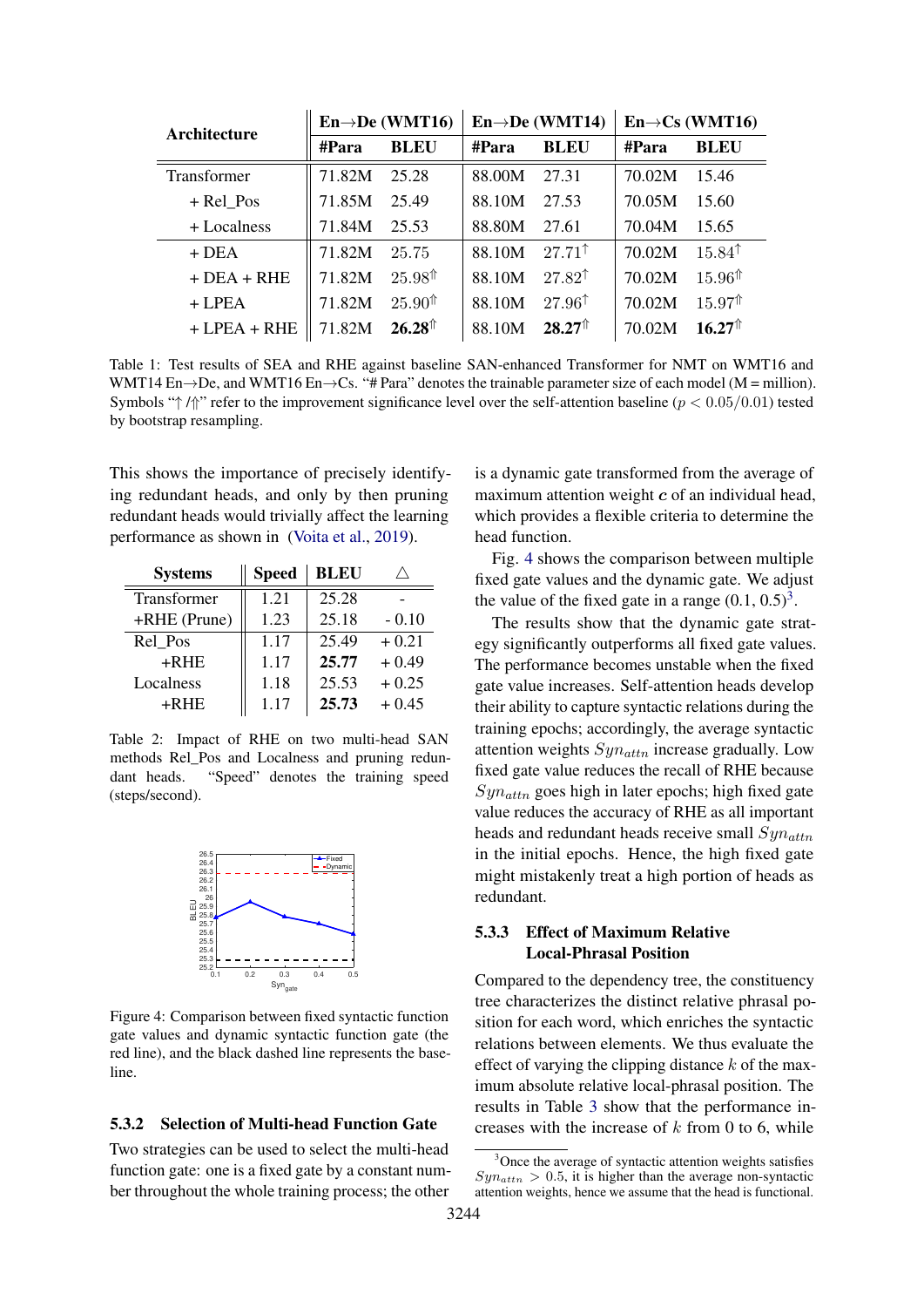<span id="page-7-1"></span>

Figure 5: Visualization of attention matrices of the same input sentence and the same encoder layer.The darker color of a cell represents higher attention weight of the source token.

this trend does not hold when  $k = 8$ .

The average of maximum phrase layers of the training set is 11.13, which is close to the maximum absolute relative phrasal position  $k = 5$  and  $k = 6$ (where  $2k + 1$  is 11 and 13). This result indicates that the best performance appears when the relative phrasal position vector exactly covers the average of the maximum phrase layer.

<span id="page-7-0"></span>

| <b>BLEU</b>   25.28 25.57 25.86 <b>26.28</b> 25.51 |  |                                |  |
|----------------------------------------------------|--|--------------------------------|--|
|                                                    |  | $+0.29$ $+0.58$ $+1.0$ $+0.23$ |  |

Table 3: Results w.r.t. the clipping relative local-phrase layer distance k.

## 5.3.4 Visualization of LPEA+RHE-enlivened Attention

To evaluate the effect of LPEA+RHE-enlivened redundant heads against Rel\_Pos and Localness, we further visualize the attention matrices of an individual head in the first encoder layer. The source sentence is *Relations between Obama and Netanyhu have been strained for years*  $\langle EOS \rangle$ .

The improvement between redundant head and LPEA+RHE-enlivened head is shown in Fig. [5](#page-7-1) (a) and (b). In Fig. [5](#page-7-1) (a), the distribution of original redundant head attention concentrates more on the end of the sentence  $(16^{th}$  column) but less on the specific meaningful words. In Fig. [5](#page-7-1) (b), SEA masks those words that do not belong to the localphrase in each row and improves the attention in local-phrase: 1) 'have been ... for years' in rows 8 and 9, which is a long-distance and discontinuous phrase; 2) SEA strengthens the attention between 'Relations' and 'Obama', 'Netanyhu' in the  $1^{st}$  row, which has the *nmod* dependency.

Fig. [5](#page-7-1) (c) and (d) shows the results of Rel\_Pos and Localness, both explicitly models the locality for self-attention networks. Both of their attention weights mainly distribute along the diagonal and some short-range elements. Rel\_Pos captures the phrase 'have been' in rows 8 and 9 but ignores long-range phrase elements 'for years' since the influence of relative position representation decays as the sequence distance increases. In Fig. [5](#page-7-1) (d), the attention weight distribution of Localness is more flexible because they assign a distinct Gaussian bias to each position, which pays more attention to the local syntactic context. It captures the phrase 'between...and' in the  $6^{th}$  row. However, the attention may focus on the word itself sometimes, such as the high attention weights of 'Relations' ('R el ations' in the subword form) in the  $1^{st}$  column and 'strained' ('st ra in ed' in the subword form) in the  $11^{th}$  column. In contrast, LPEA+RHE enlivens the redundant head by modeling the latent syntactic localness beyond the constraints of sequence distance. Fig. [5](#page-7-1) (e) shows the attention matrix of an important head, which focuses on neighboring words. This result is consistent with the previous findings in [\(Voita et al.,](#page-8-8) [2019\)](#page-8-8).

## 6 Conclusions

While multi-head self-attention networks show a significant potential in improving learning tasks such as NMT, an open challenging topic is to quantify the redundancy and importance of each head and further improve the weak heads. This paper makes one step forward by not only precisely analyzing and identifying redundant heads but introducing a dynamic redundant heads enlivening (RHE) mechanism to identify and enliven each redundant head toward full potential without affecting the function of other important heads as in alternatively enhancing all heads. The proposed dependency-enhanced attention and local-phraseenhanced attention effectively capture the different syntactic relations between elements. We'll work on strategies to integrate DEA and LPEA in future.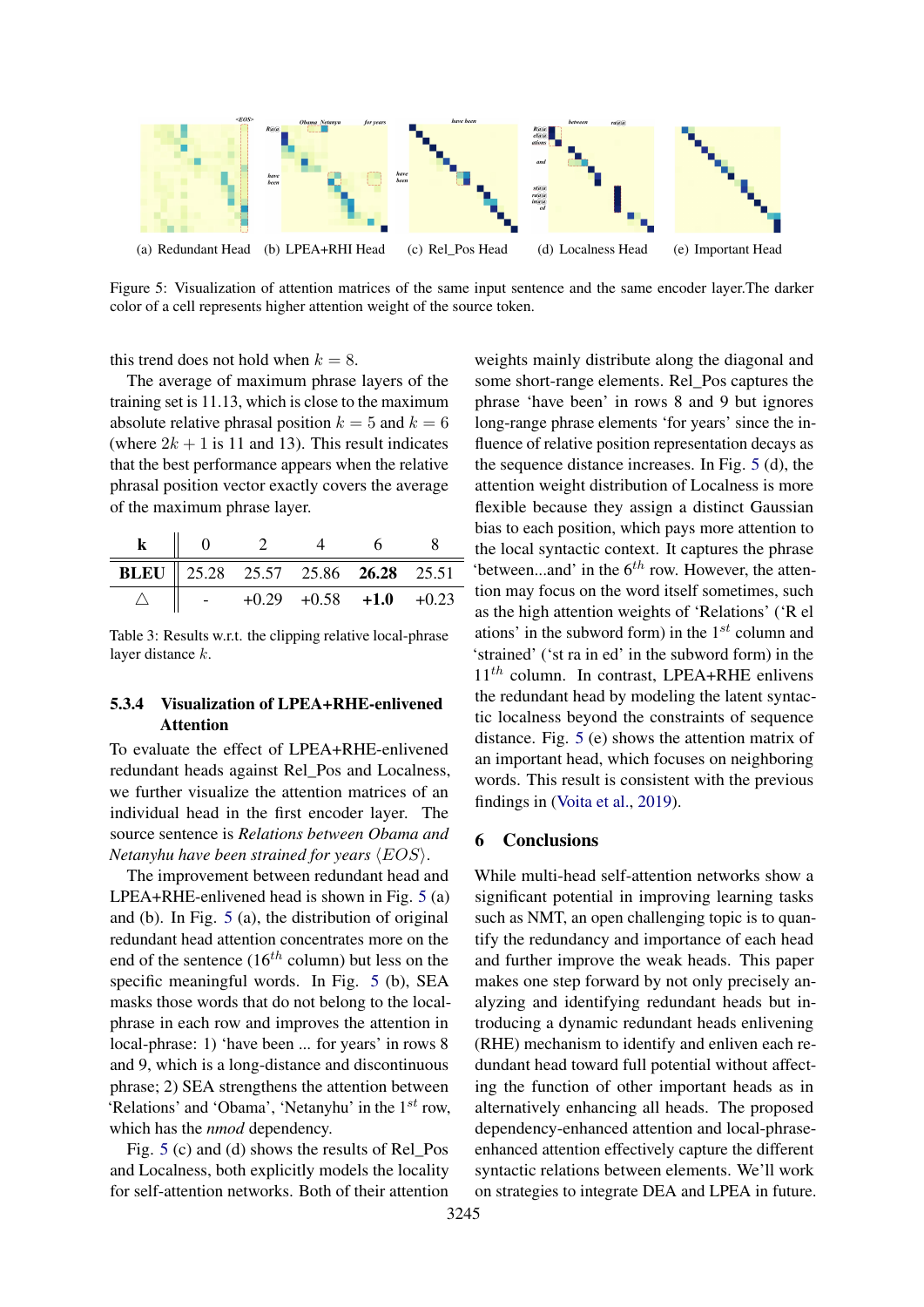### 7 Acknowledgements

We very appreciate the comments from anonymous reviewers which will help further improve our work. This work is supported by National Key R&D Plan (No.2018YFC0832104), National Natural Science Foundation of China (No.61732005). This work is finished during Tianfu Zhang's visit to the UTS Australia

### References

- <span id="page-8-10"></span>Jasmijn Bastings, Ivan Titov, Wilker Aziz, Diego Marcheggiani, and Khalil Sima'an. 2017. [Graph](https://doi.org/10.18653/v1/d17-1209) [convolutional encoders for syntax-aware neural ma](https://doi.org/10.18653/v1/d17-1209)[chine translation.](https://doi.org/10.18653/v1/d17-1209) In *Proceedings of the 2017 Conference on Empirical Methods in Natural Language Processing, EMNLP 2017, Copenhagen, Denmark, September 9-11, 2017*, pages 1957–1967. Association for Computational Linguistics.
- <span id="page-8-21"></span>Michael Collins, Philipp Koehn, and Ivona Kucerova. 2005. [Clause restructuring for statistical machine](https://www.aclweb.org/anthology/P05-1066/) [translation.](https://www.aclweb.org/anthology/P05-1066/) In *ACL*, pages 531–540.
- <span id="page-8-16"></span>Hamidreza Ghader and Christof Monz. 2017. [What](https://aclanthology.info/papers/I17-1004/i17-1004) [does attention in neural machine translation pay at](https://aclanthology.info/papers/I17-1004/i17-1004)[tention to?](https://aclanthology.info/papers/I17-1004/i17-1004) In *IJCNLP*, pages 30–39.
- <span id="page-8-15"></span>Jie Hao, Xing Wang, and Shuming Shi et al. 2019. [Multi-granularity self-attention for neural machine](https://doi.org/10.18653/v1/D19-1082) [translation.](https://doi.org/10.18653/v1/D19-1082) In *EMNLP*, pages 887–897.
- <span id="page-8-7"></span>Hany Hassan, Anthony Aue, and Chang Chen et al. 2018. [Achieving human parity on automatic chinese](http://arxiv.org/abs/1803.05567) [to english news translation.](http://arxiv.org/abs/1803.05567) *CoRR*, abs/1803.05567.
- <span id="page-8-1"></span>Sepp Hochreiter and Jürgen Schmidhuber. 1997. [Long short-term memory.](https://doi.org/10.1162/neco.1997.9.8.1735) *Neural Computation*, 9(8):1735–1780.
- <span id="page-8-13"></span>Po-Sen Huang, Chong Wang, and Sitao Huang et al. 2018. [Towards neural phrase-based machine trans](https://openreview.net/forum?id=HktJec1RZ)[lation.](https://openreview.net/forum?id=HktJec1RZ) In *ICLR*.
- <span id="page-8-2"></span>Yoon Kim. 2014. [Convolutional neural networks for](http://aclweb.org/anthology/D/D14/D14-1181.pdf) [sentence classification.](http://aclweb.org/anthology/D/D14/D14-1181.pdf) In *EMNLP*, pages 1746– 1751.
- <span id="page-8-26"></span>Nikita Kitaev and Dan Klein. 2018. [Constituency pars](https://doi.org/10.18653/v1/P18-1249)[ing with a self-attentive encoder.](https://doi.org/10.18653/v1/P18-1249) In ACL.
- <span id="page-8-24"></span>Guillaume Klein, Yoon Kim, and Yuntian Deng et al. 2017. [Opennmt: Open-source toolkit for neural ma](https://doi.org/10.18653/v1/P17-4012)[chine translation.](https://doi.org/10.18653/v1/P17-4012) In *ACL*, pages 67–72.
- <span id="page-8-20"></span>Jian Li, Zhaopeng Tu, and Baosong Yang et al. 2018. [Multi-head attention with disagreement regulariza](https://aclanthology.info/papers/D18-1317/d18-1317)[tion.](https://aclanthology.info/papers/D18-1317/d18-1317) In *EMNLP*, pages 2897–2903.
- <span id="page-8-0"></span>Zhouhan Lin, Minwei Feng, and Cícero Nogueira dos Santos et al. 2017. [A structured self-attentive sen](https://openreview.net/forum?id=BJC_jUqxe)[tence embedding.](https://openreview.net/forum?id=BJC_jUqxe) In *ICLR*.
- <span id="page-8-11"></span>Maria Nadejde, Siva Reddy, and Rico Sennrich et al. 2017. [Syntax-aware neural machine translation us](http://arxiv.org/abs/1702.01147)[ing CCG.](http://arxiv.org/abs/1702.01147) *CoRR*, abs/1702.01147.
- <span id="page-8-23"></span>Kishore Papineni, Salim Roukos, and Todd Ward et al. 2002. [Bleu: a method for automatic evaluation of](http://www.aclweb.org/anthology/P02-1040.pdf) [machine translation.](http://www.aclweb.org/anthology/P02-1040.pdf) In *ACL*, pages 311–318.
- <span id="page-8-25"></span>Slav Petrov and Dan Klein. 2007. [Improved inference](http://www.aclweb.org/anthology/N07-1051) [for unlexicalized parsing.](http://www.aclweb.org/anthology/N07-1051) In *NAACL*, pages 404– 411.
- <span id="page-8-19"></span>Alessandro Raganato and Jörg Tiedemann. 2018. [An](https://aclanthology.info/papers/W18-5431/w18-5431) [analysis of encoder representations in transformer](https://aclanthology.info/papers/W18-5431/w18-5431)[based machine translation.](https://aclanthology.info/papers/W18-5431/w18-5431) In *EMNLP*, pages 287– 297.
- <span id="page-8-22"></span>Rico Sennrich, Barry Haddow, and Alexandra Birch. 2016. [Neural machine translation of rare words with](https://www.aclweb.org/anthology/P16-1162/) [subword units.](https://www.aclweb.org/anthology/P16-1162/) In *ACL*.
- <span id="page-8-5"></span>Peter Shaw, Jakob Uszkoreit, and Ashish Vaswani. 2018. [Self-attention with relative position represen](https://aclanthology.info/papers/N18-2074/n18-2074)[tations.](https://aclanthology.info/papers/N18-2074/n18-2074) In *NAACL*, pages 464–468.
- <span id="page-8-3"></span>Tao Shen, Tianyi Zhou, and Guodong Long et al. 2018. [Disan: Directional self-attention network](https://www.aaai.org/ocs/index.php/AAAI/AAAI18/paper/view/16126) [for rnn/cnn-free language understanding.](https://www.aaai.org/ocs/index.php/AAAI/AAAI18/paper/view/16126) In *AAAI*, pages 5446–5455.
- <span id="page-8-9"></span>Matthias Sperber, Jan Niehues, and Graham Neubig et al. 2018. [Self-attentional acoustic models.](https://doi.org/10.21437/Interspeech.2018-1910) In *Interspeech*, pages 3723–3727.
- <span id="page-8-14"></span>Emma Strubell, Patrick Verga, and Daniel Andor et al. 2018. [Linguistically-informed self-attention for se](https://www.aclweb.org/anthology/D18-1548/)[mantic role labeling.](https://www.aclweb.org/anthology/D18-1548/) In *EMNLP*, pages 5027–5038.
- <span id="page-8-18"></span>Gongbo Tang, Rico Sennrich, and Joakim Nivre. 2018. [An analysis of attention mechanisms: The case of](https://aclanthology.info/papers/W18-6304/w18-6304) [word sense disambiguation in neural machine trans](https://aclanthology.info/papers/W18-6304/w18-6304)[lation.](https://aclanthology.info/papers/W18-6304/w18-6304) In *WMT*, pages 26–35.
- <span id="page-8-6"></span>Ashish Vaswani, Noam Shazeer, and Niki Parmar et al. 2017. [Attention is all you need.](http://papers.nips.cc/paper/7181-attention-is-all-you-need) In *NeurIPS*, pages 5998–6008.
- <span id="page-8-17"></span>Elena Voita, Pavel Serdyukov, and Rico Sennrich et al. 2018. [Context-aware neural machine translation](https://doi.org/10.18653/v1/P18-1117) [learns anaphora resolution.](https://doi.org/10.18653/v1/P18-1117) In *ACL*, pages 1264– 1274.
- <span id="page-8-8"></span>Elena Voita, David Talbot, and Fedor Moiseev et al. 2019. [Analyzing multi-head self-attention: Spe](https://www.aclweb.org/anthology/P19-1580/)[cialized heads do the heavy lifting, the rest can be](https://www.aclweb.org/anthology/P19-1580/) [pruned.](https://www.aclweb.org/anthology/P19-1580/) In *ACL*, pages 5797–5808.
- <span id="page-8-12"></span>Xing Wang, Zhaopeng Tu, and Deyi Xiong et al. 2017. [Translating phrases in neural machine translation.](https://aclanthology.info/papers/D17-1149/d17-1149) In *EMNLP*, pages 1421–1431.
- <span id="page-8-4"></span>Baosong Yang, Zhaopeng Tu, and Derek F. Wong et al. 2018. [Modeling localness for self-attention net](https://aclanthology.info/papers/D18-1475/d18-1475)[works.](https://aclanthology.info/papers/D18-1475/d18-1475) In *EMNLP*, pages 4449–4458.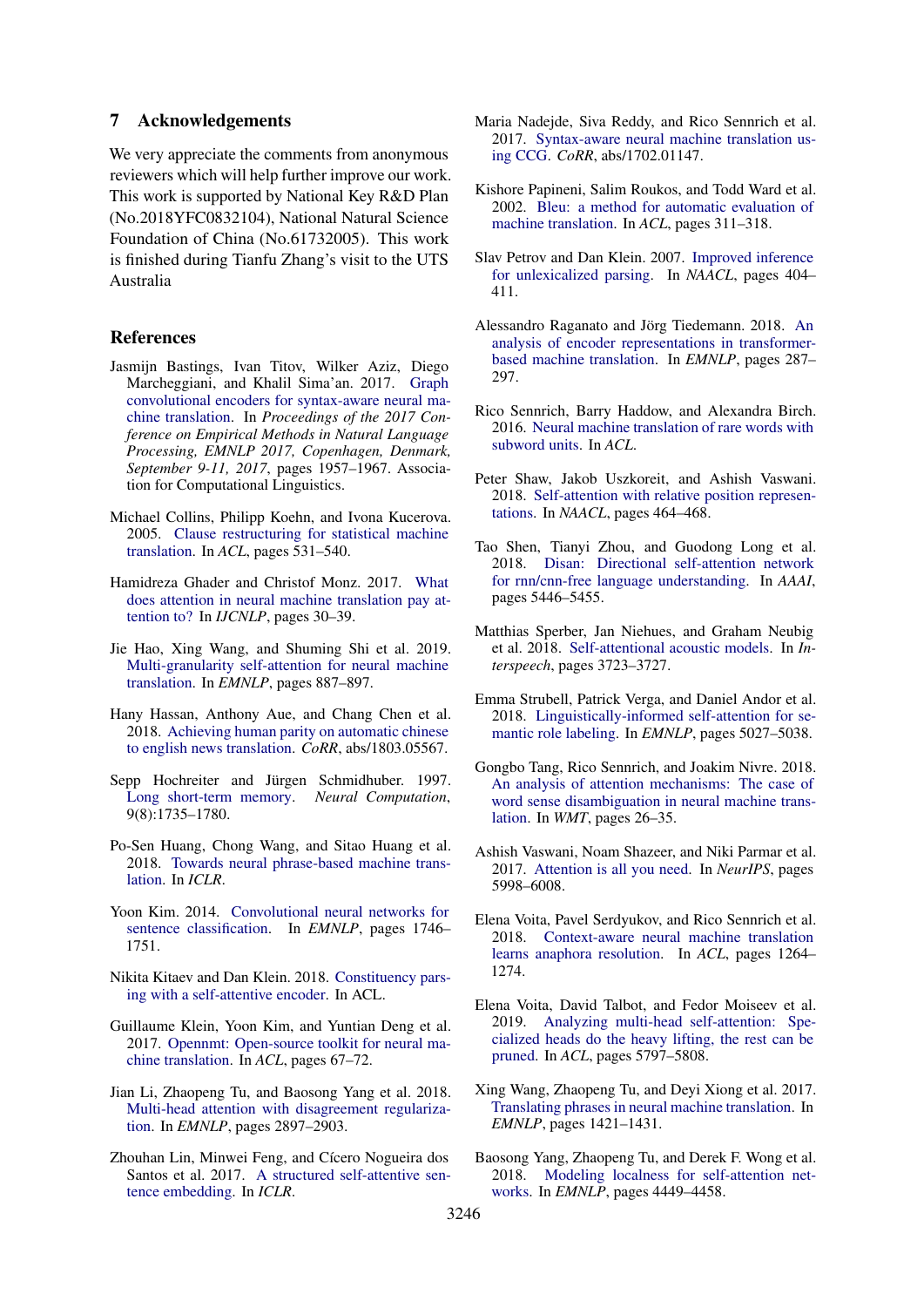- <span id="page-9-0"></span>Biao Zhang, Deyi Xiong, and Jinsong Su. 2018a. [Ac](https://doi.org/10.18653/v1/P18-1166)[celerating neural transformer via an average atten](https://doi.org/10.18653/v1/P18-1166)[tion network.](https://doi.org/10.18653/v1/P18-1166) In *ACL*, pages 1789–1798.
- <span id="page-9-1"></span>Jingyi Zhang, Masao Utiyama, and Eiichiro Sumita et al. 2018b. [Guiding neural machine translation](https://aclanthology.info/papers/N18-1120/n18-1120) [with retrieved translation pieces.](https://aclanthology.info/papers/N18-1120/n18-1120) In *NAACL*, pages 1325–1335.
- <span id="page-9-2"></span>Tianfu Zhang, Heyan Huang, Chong Feng, and Xiaochi Wei. 2020. [Similarity-aware neural machine transla](https://link.springer.com/content/pdf/10.1007/s00521-020-04939-y.pdf)[tion: reducing human translator efforts by leverag](https://link.springer.com/content/pdf/10.1007/s00521-020-04939-y.pdf)[ing high-potential sentences with translation mem](https://link.springer.com/content/pdf/10.1007/s00521-020-04939-y.pdf)[ory.](https://link.springer.com/content/pdf/10.1007/s00521-020-04939-y.pdf) *Neural Computing and Applications*, pages 1– 13.

## A Appendix

### A.1 Setting Details

Our experiment dataset statistics are summarized in Table [A1.](#page-9-3)

<span id="page-9-3"></span>

| Dataset       | Train   | Val.  | <b>Test</b> |
|---------------|---------|-------|-------------|
| En-De (WMT16) | 226822  | 2168  | 2999        |
| En-De (WMT14) | 1945614 | 2168  | 2999        |
| En-Cz (WMT16) | 181112  | -2656 | 2999        |

Table A1: The number of train set, development set and test set sentences of three experiment datasets.

We follow the Transformer (base model) setting in [\(Vaswani et al.,](#page-8-6) [2017\)](#page-8-6) to train the models and reproduce their reported results on the En→De task. The hidden size is 512, filter size is 2,048, and the number of attention heads is 8. All models are trained on four NVIDIA TITAN Xp GPUs where each is allocated with a batch size of 4,096 tokens. We average the last 10 checkpoint models to ensure the robustness of translation performance.

## A.2 Effect of Enhancing Different Layers in Encoder

The work in [\(Voita et al.,](#page-8-8) [2019\)](#page-8-8) shows that there is only one important head associated with rare words function on the first layer, while more heads are with positional and syntactic functions on higher layers. Their work indicates the necessity of lifting individual heads rather than treating them same. In this experiment, we test this by applying the local-phrase-enhanced attention to different combinations of layers in the encoder.

As shown in Table [A2,](#page-9-4) enhancing the syntactic function on the first layer outperforms applying it to any other layer combinations for translation and achieves the fastest training speed due to only modifying one layer; and the performance drops with the increase of layers from bottom to top (Rows 2-5 in the table). However, enhancing the syntactic function on the higher three layers and the overall layers (Rows 6 and 1) decreases the translation performance. These results reveal that lower layers may have fewer important heads to be enhanced, while higher layers may have too many important heads, leading to harder differentiation in the enhancement. In addition, our results are consistent with the analysis in the related work [\(Yang et al.,](#page-8-4) [2018\)](#page-8-4) and [\(Hao et al.,](#page-8-15) [2019\)](#page-8-15), which shows that the lower encoder layers benefit more from modeling the localness and phrase structure. Accordingly, we only enhance the first layer of SAN in the following experiments.

<span id="page-9-4"></span>

| #        | <b>Layers</b> | <b>Speed</b> | <b>BLEU</b> |         |
|----------|---------------|--------------|-------------|---------|
| $\theta$ | $[0-0]$       | 1.21         | 25.28       |         |
| 1        | $[1-6]$       | 1.10         | 24.68       | $-0.60$ |
| 2        | $[1-1]$       | 1.18         | 26.28       | $+1.0$  |
| 3        | $[1-2]$       | 1.17         | 25.93       | $+0.65$ |
| 4        | $[1-3]$       | 1.15         | 25.66       | $+0.38$ |
| 5        | $[1-4]$       | 1.15         | 25.43       | $+0.15$ |
| 6        | $[4-6]$       | 1.16         | 24.96       | $-0.32$ |

Table A2: Effect of enhancing different layers of the encoder by the local-phrase-enhanced attention without enlivening redundant heads.

### A.3 Effect of Syntax Parsing Quality

We use an external constituency tree parser to generate the syntactic structure for the source sentence. Based on that, we can extract the local-phrase and characterize the relative local-phrasal position features to modify the self-attention network. Hence, the impact of the quality of different parsers on translation performance is necessary to be analysed.

We compare the effect of two classical constituency tree parser tools, PCFGs-based Parser [\(Petrov and Klein,](#page-8-25) [2007\)](#page-8-25) and Neural-based Parser [\(Kitaev and Klein,](#page-8-26) [2018\)](#page-8-26), on the performance of the LPEA+RHE mechanism. Table [A3](#page-10-0) shows the reported parsing performance (F1 score) on the Penn Treebank WSJ test set (for English) and its corresponding translation BLEU score in this work.

The results indicate that, the higher quality of parsing trees, the better performance of the syntaxenhanced NMT model across dataset sizes and lan